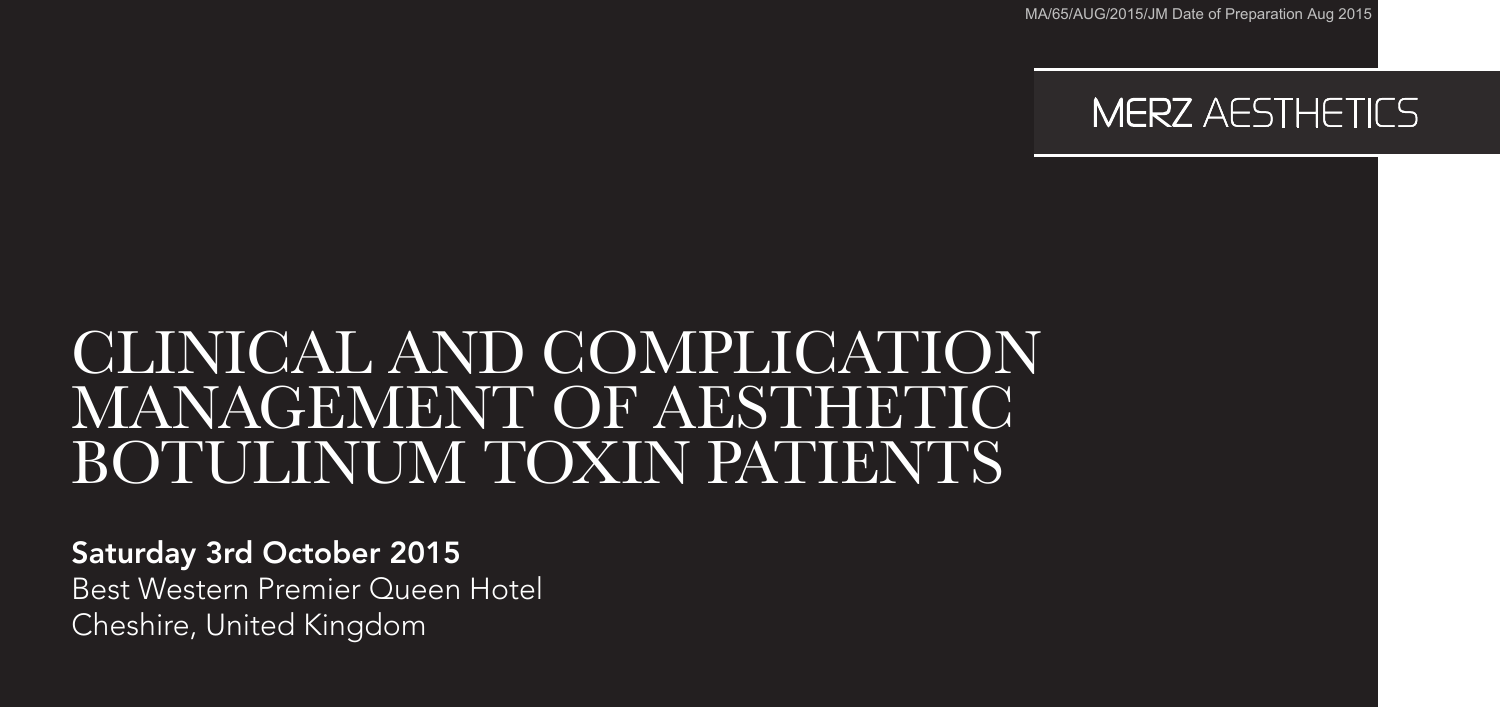#### **CLINICAL AND COMPLICATION MANAGEMENT OF AESTHETIC BOTULINUM TOXIN PATIENTS**

## MERZ AFSTHETICS

#### Venue: Best Western Premier Queen Hotel Saturday 3rd October 2015

Our Vision at Merz is to become the most Admired, Trusted and Innovative Aesthetics and Neurotoxin Company in the world. We plan to deliver in line with that Vision by providing UK and Irish aesthetic practitioners access to high level educational meetings and unrivalled opportunities to advance their professional knowledge and skillsets.

It is with great pleasure that we can support you with this educational meeting , with Simon Ravichandran. Simon is an experienced aesthetic doctor and ENT surgeon with a deep interest in aesthetic medicine. Simon is a Director of Clinetix Rejuvenation and the founder and president of the Association of Scottish Aesthetic Practitioners, a non profit organisation that brings aesthetic practitioners together to promote good practice and education. Simon also heads the Advanced Facial Anatomy Cadaveric training programme at the University of Glasgow. Simon aims to deliver high quality, relevant and practical training opportunities, to ensure patients get the best from their aesthetic practitioners.

This meeting is aimed at practitioners injecting Botulinum Toxin type A in their practice, which places a strong emphasis of high-quality education and interactive learning. Devised and led by Mr Ravichandran, this educational meeting aims to offer you the chance to expand your knowledge of the scientific and clinical considerations of Botulinum Toxin type A, while keeping patient safety and satisfaction at the heart of your practice. Mr Ravichandran will also explore clinical surface anatomy, i.e. how to identify muscles, depths to inject and specific techniques for optimum patient outcomes.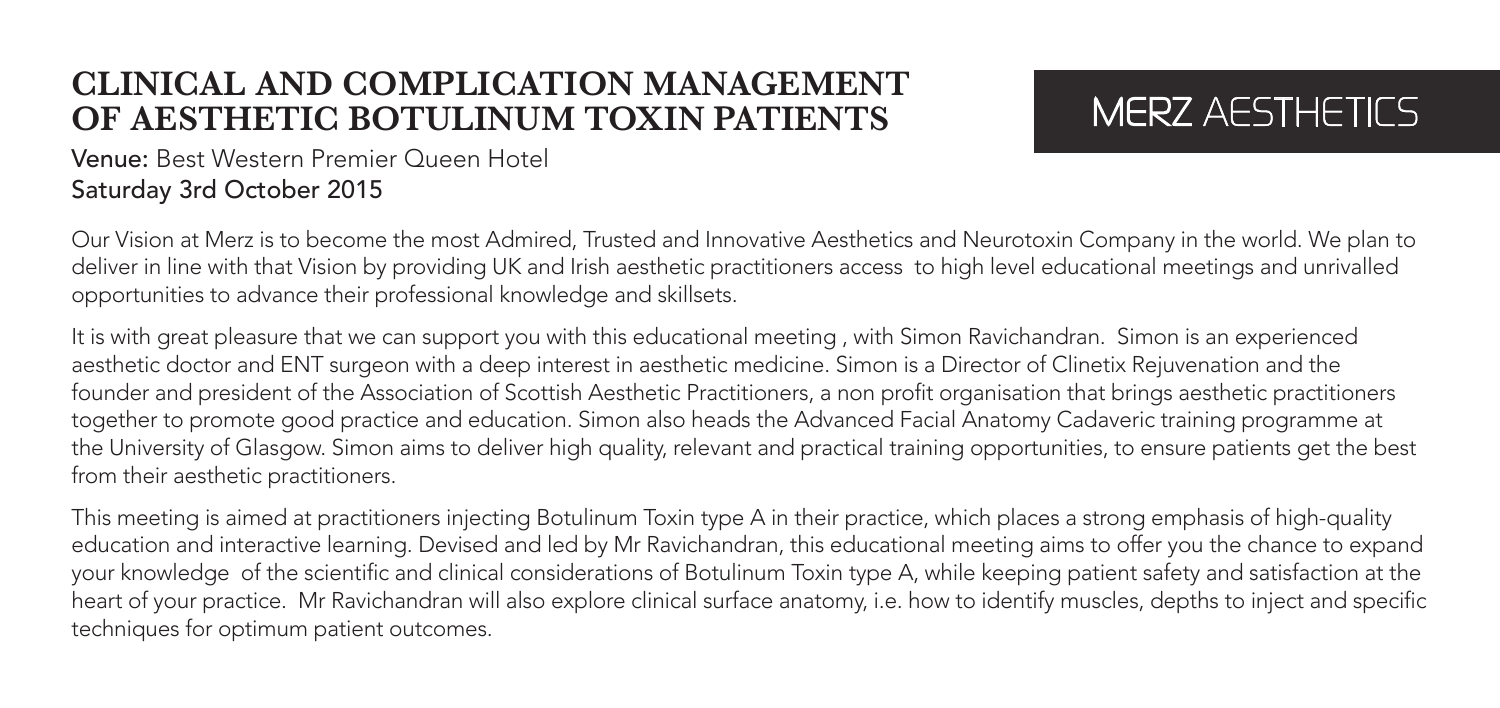### **CLINICAL AND COMPLICATION MANAGEMENT OF AESTHETIC BOTULINUM TOXIN PATIENTS**

## MERZ AFSTHETICS

Venue: Best Western Premier Queen Hotel Saturday 3rd October 2015

#### **AGENDA**

| $10:00 - 11:00$              | $11:00 - 12:00$                                              | 12:00 - 12:30 | 12:30 - 14:00                                            |
|------------------------------|--------------------------------------------------------------|---------------|----------------------------------------------------------|
| Pharmacology<br>and Efficacy | Clinical<br>Considerations<br>and Complication<br>Management | <b>Break</b>  | <b>Clinical Surface</b><br><b>Anatomy Session</b><br>Q&A |